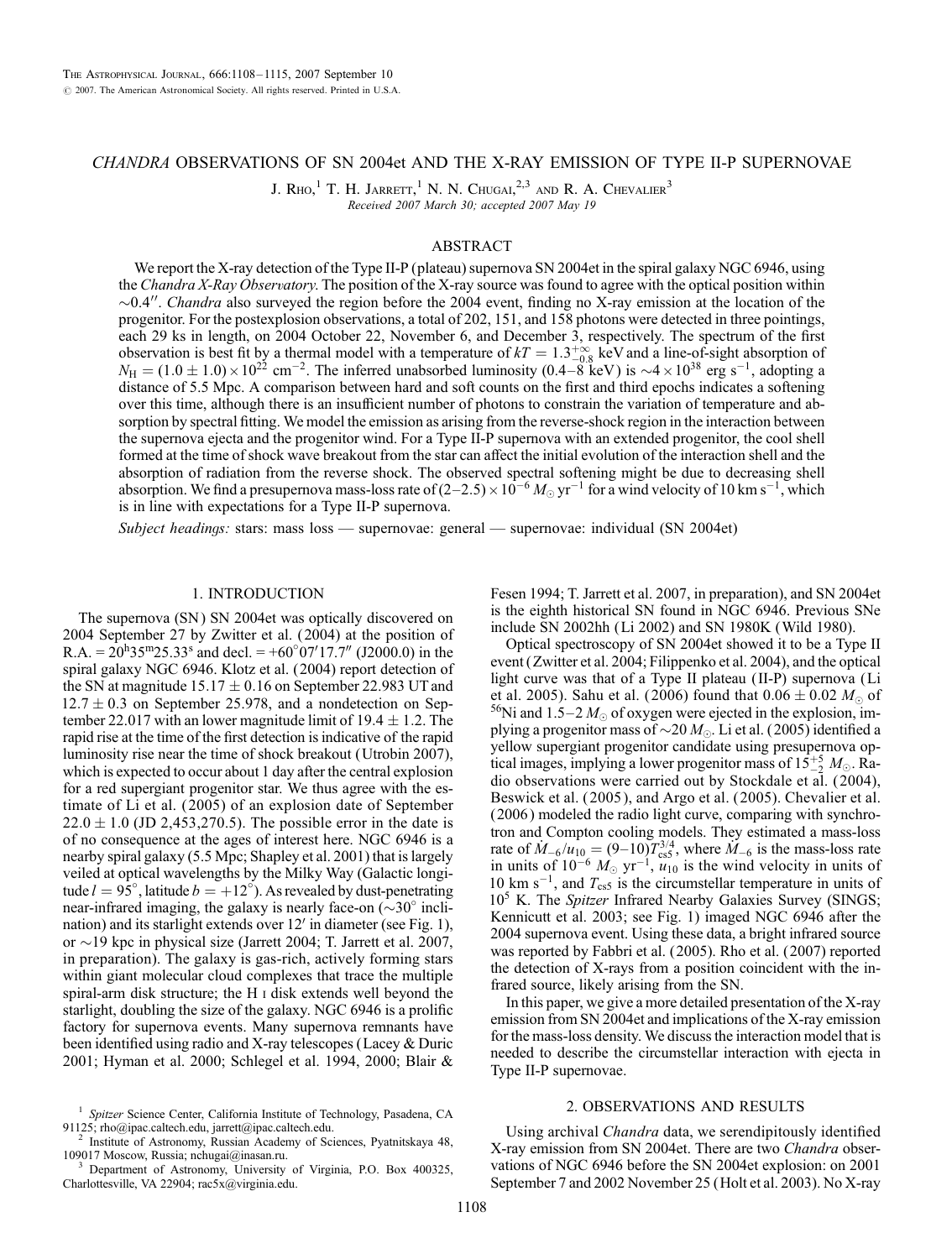

Fig. 1.—Spitzer IRAC 8  $\mu$ m (from 6.5 to 9.5  $\mu$ m) image of NGC 6946 acquired by the SINGS (Kennicutt et al. 2003) project. The observations were made on 2004 November 25, and the integration time was 480 s per sky position. SN 2004et is located in the outer, southeastern spiral arm; a close-up view of the region is shown on the lower left, showing that the source is extended, composed of a point source coinciding with SN 2004et and an extended shell that is  $\sim$ 7" ( $\sim$ 186 pc) in diameter.

source is detected at the position of SN 2004et using these two, preexplosion observations (see Fig. 2). Three Chandra observations (PI: Lewin) of NGC 6946 after the SN 2004et event were carried out using the ACIS-S detector on the Chandra X-Ray Observatory. SN 2004et lies in the ACIS-S3 chip.

We used all five sets of *Chandra* observations to study the early evolution of SN 2004et. We cross-correlated the respective positions of the USNO, 2MASS, and previously published X-ray sources (Holt et al. 2003) with the positions of our X-ray sources. There were a few USNO/2MASS sources that coincided with X-ray sources within  $1''$ . We found that the results of cross-correlated positions conformed to our observations. An X-ray source appeared at the position of SN 2004et for the three observations taken after the explosion. The position of the X-ray source was found to agree with the optical position to within  $\sim 0.4$ ", consistent within the position uncertainty (<1") for each of the three epochs. Figure 2 shows Chandra X-ray images of NGC 6946 covering SN 2004et before and after the SN event. Figure 3, the magnified version centered on SN 2004et, shows clear X-ray detection at the position of SN 2004et after the explosion date.

For each epoch, we estimated the source counts using wavdetect (in the  $CIAO<sup>4</sup>$  package) with the reprocessed event data cube; this tool performs a Mexican hat wavelet decomposition and reconstruction of the image after accounting for the spatially varying point-spread function as described by Freeman et al. ( 2002). We extracted the counts for SN 2004et using a 2 pixel  $(\sim 2'')$  circular aperture, enclosing >90% of the point-spread function, detecting 202, 151, and 158 photons for the observations on 2004 October 22, 2004 November 6, and 2004 December 3, respectively. These dates correspond to 30, 45, and 72 days after the explosion. In Table 1 we summarize the net counts, count rates, and exposure times for three energy bands,  $0.4-$ 2 keV,  $2-8$  keV, and 0.4-8 keV. Throughout the paper, we constrain our analysis to the energy bands from 0.4 to 8 keV. The X-ray source, SN 2004et, was not resolved in the Chandra image. We estimated a hardness ratio (HR), defined as  $HR =$  $(H - S)/(H + S)$ , where S is the soft band  $(0.4 - 2.0 \text{ keV})$  and H is the hard band (2.0–8 keV), ranging from  $-0.237 \pm 0.070$  to  $-0.454 \pm 0.085$  (see Table 1). The hardness ratios of the three

<sup>4</sup> See http://cxc.harvard.edu/ciao/.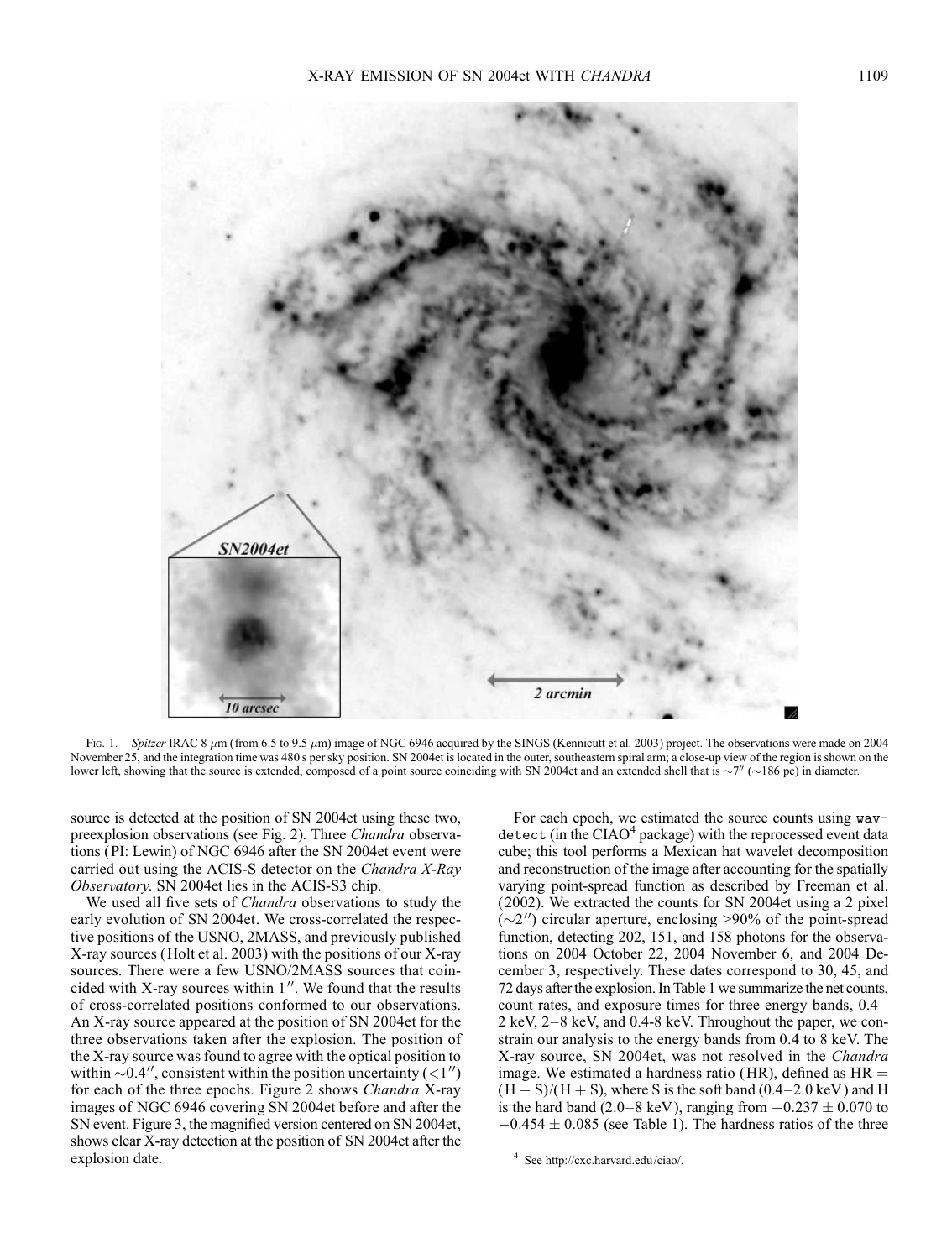

Fig. 2.—X-ray Chandra images (0.4-8 keV) observed on (a) 2002 November 25 (pre-SN), (b) 2004 October 22, (c) 2004 November 6, and (d) 2004 December 3, showing detection of X-ray emission from SN 2004et (marked with a circle of  $5''$  radius).

observations indicate that the spectra become softer between 30 and 72 days after the explosion.

We also extracted spectra using PSEXTRACT in the CIAO package. The relatively low number counts,  $\sim$ 200 (2004 October 22 observation), were barely sufficient to obtain a statistically meaningful spectrum. Accordingly we binned the spectra with a minimum count of 10 per bin. The resulting spectrum of the 2004 October 22 observation, in Figure 4, is best fit by a thermal model (model A in Table 2) with a temperature of  $kT =$  $1.3^{+\infty}_{-0.8}$  keV and a line-of-sight absorption of  $N_{\rm H} = (1.0 \pm 1.0) \times$ 1022 cm-2. All errors associated with the spectral fitting results are within 90% confidence. The column density and temperature confidence contours are also shown in Figure 5. The estimated extinction to the supernova,  $A_v$ , is 0.41 mag (Zwitter et al. 2004) using optical lines, implying a foreground atomic hydrogen column density of  $3 \times 10^{21}$  cm<sup>-2</sup> using  $N_H/E(B-V) = (6.8 \pm 10^{21} \text{ cm}^{-2})$  $1.6$  ×  $10^{21}$  H atoms cm<sup>-2</sup> mag<sup>-1</sup> (Gorenstein & Tucker 1976). This extinction is consistent with the lower envelope of our X-ray absorption measurements (see model B in Table 2). The thermal model uses APEC/MEKAL/RS<sup>5</sup> models, which produced almost identical fit parameters to within 2%. The thermal model that includes Ne x (at  $1 \text{ keV}$ ), Mg  $\text{xn}$  (at  $1.35 \text{ keV}$ ), and  $Si$  xIII (at 1.865 keV) lines is consistent with the observed X-ray spectrum, as shown in Figure 4. The line emission indicates that the observed X-ray emission is largely dominated by reverseshocked material at lower temperature than that of forwardshocked material (see  $\S$ § 3 and 4). The inferred unabsorbed X-ray luminosity (0.4–8 keV) is  $3.8^{+1.8}_{-2.6} \times 10^{38}$  erg s<sup>-1</sup>, using a distance of 5.5 Mpc, which falls into the luminosity range of known

X-ray SNe (Schlegel 2001; Immler & Lewin 2003). Similar consistency is found by fitting a bremsstrahlung model (model D in Table 2) to the 2004 October 22 spectrum, yielding an absorbing column density of  $0.22^{+0.78}_{-0.22} \times 10^{22}$  cm<sup>-2</sup> and a temperature of  $25^{+\infty}_{-24.5}$  keV. The results of spectral fitting are summarized in Table 2.

Figure 6 shows comparisons of the spectra at the three epochs. The spectral fitting was not stable for the second and third observations, due to the diminishing number of X-ray photons, so we were unable to constrain the variation of temperature and absorption by using spectral fitting. Assuming that the spectral parameters were the same as the best-fit parameters of the first observations, and using a thermal model ( $\bar{N}_{\rm H} = 1.1 \times 10^{22}$  cm<sup>-2</sup> and  $kT = 1.3$  keV), we estimated fluxes and luminosities of the second and third observations. The corresponding fluxes were  $3.0^{+0.5}_{-0.2}\times10^{-14}$  and  $3.4^{+0.4}_{-0.3} \times10^{-14}$  erg cm<sup>-2</sup> s<sup>-1</sup>, respectively, and the luminosities were  $3.3^{+0.4}_{-0.3} \times 10^{38}$  and  $3.6^{+0.4}_{-0.3} \times 10^{38}$  erg s<sup>-1</sup>, respectively; note that the errors of fluxes and luminosities were estimated using those of the count rates, and the estimated former errors had lower limits because uncertainties of spectral fitting were not taken account. The respective luminosities and fluxes of the second and third observations were consistent with being the same as those of the first observation.

### 3. IMPLICATIONS FOR THE WIND DENSITY

In the standard picture for the interaction of SN II-P ejecta with a smooth wind, a double-shock structure forms with the forward shock propagating in the circumstellar (CS) gas and the reverse shock in the SN ejecta (Chevalier 1982a; Nadyozhin 1985). For the red supergiant wind expected in a SN II-P, assuming  $\dot{M} \sim 10^{-6}$  to  $10^{-5} M_{\odot}$  (Chevalier et al. 2006), the reverse shock <sup>5</sup> See http://heasarc.gsfc.nasa.gov/. **See http://heasarc.gsfc.nasa.gov/. See http://heasarc.gsfc.nasa.gov/. See http://heasarc.gsfc.nasa.gov/. See http://heasarc.gsfc.nasa.gov/. See http://heasarc.gsfc.nasa.gov/.**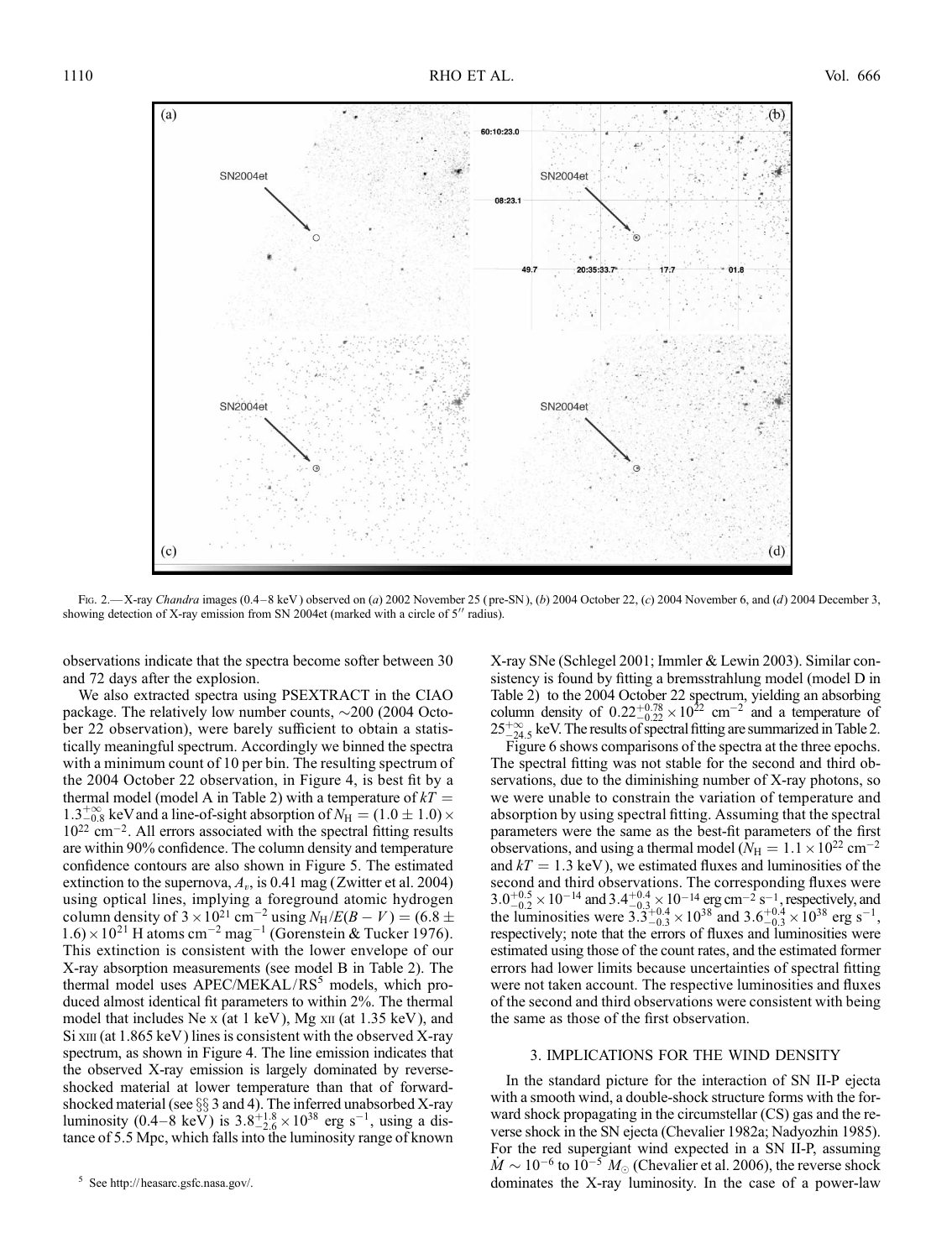

FIG. 3.—Magnified version of Fig. 2 centered on SN 2004et. The image covers a 3' field of view.

density distribution in the ejecta,  $\rho_{sn} \propto v^{-k}$ , the interaction with the wind in the self-similar regime (Chevalier 1982b) gives a luminosity of the adiabatic reverse shock at an age  $t$ 

$$
L = \xi(k-3)(k-4)^2 \frac{w^2 \Lambda N_A^2}{4\pi v_{\rm sn}t}
$$
  
=  $0.9 \times 10^{38} \omega^2 \left(\frac{t}{30 \text{ days}}\right)^{-1} \left(\frac{v_{\rm sn}}{10^9 \text{ cm s}^{-1}}\right)^{-1} \text{erg s}^{-1},$  (1)

where  $k = 9$  is assumed,  $\xi = (1 + X)(1 + 2X)/8 = 0.66$  for solar abundances,  $N_A$  is Avogadro's number,  $v_{\rm sn}$  is the boundary (highest) ejecta velocity, and  $w = \dot{M}/u$  is the wind density parameter, while  $\omega = M_{-6}/u_{10}$  is the dimensionless wind density parameter, where  $\dot{M}_{-6}$  is the mass-loss rate in units of  $10^{-6}~M_{\odot}~{\rm yr}^{-1}$  and  $u_{10}$  is the wind velocity in units of 10 km s<sup>-1</sup>. The blue edge of H $\alpha$  in SN 2004et on day 30 (Sahu et al. 2006) implies  $v_{\text{sn}} \approx$  $12,500$  km s<sup>-1</sup>. The temperature at the reverse shock assuming equilibration is  $T_r = 1.36 \times 10^9 (v_{\text{sn}}/10^9 \text{ km s}^{-1})^2 / (k-2)^2$ 

| TABLE 1 |  |                         |  |  |  |  |
|---------|--|-------------------------|--|--|--|--|
|         |  | SUMMARY OF OBSERVATIONS |  |  |  |  |

| Date        | Days since Explosion | ObsID <sup>a</sup> | Net Counts       | $S/N^b$ | Exposure Time<br>(ks) | Hard Counts <sup>c</sup> | Soft Counts <sup>c</sup> | HR <sup>c</sup>          |
|-------------|----------------------|--------------------|------------------|---------|-----------------------|--------------------------|--------------------------|--------------------------|
| 2004 Oct 22 | 30                   | 4631               | $201.8 \pm 16.7$ | 12.8    | 29.7                  | $133.5 \pm 11.5$         | $82.4 \pm 9.11$          | $-0.237 \pm 0.070$ (38%) |
| 2004 Nov 06 | 45                   | 4632               | $150.7 \pm 14.6$ | 10.3    | 28.0                  | $105.6 \pm 10.3$         | $53.5 \pm 7.3$           | $-0.327 \pm 0.084$ (34%) |
| 2004 Dec 03 | 72                   | 4633               | $158.3 + 14.7$   | 10.8    | 26.6                  | $121.6 + 11.0$           | $45.6 \pm 6.8$           | $-0.454 \pm 0.085$ (27%) |

<sup>a</sup> Observation ID.<br><sup>b</sup> Signal-to-noise ratio.<br><sup>c</sup> The hardness ratio (HR) is defined as HR = (H - S)/(H + S), where S is the soft band (0.4–2.0 keV) and H is the hard band (2.0–8 keV). The number in parentheses is percent of hard-band photons.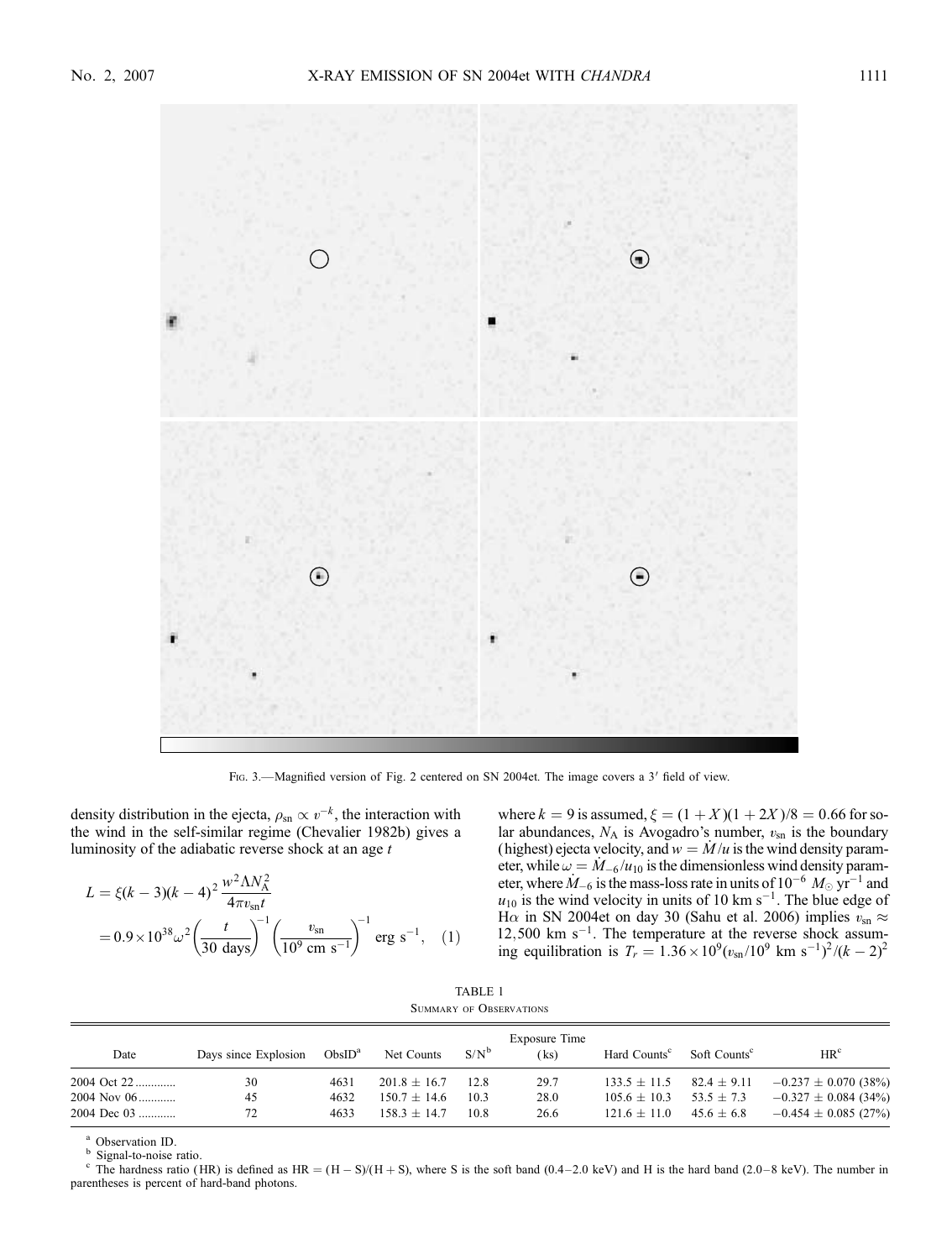

Fig. 4.—X-ray spectrum of SN 2004et from the 2004 October 22 observation; the best-fit model is superposed.

(Chevalier 1982b) and for the assumed parameters is equal to 3.7 keV. The cooling function for this temperature is  $\Lambda \approx 2 \times$  $10^{-23}$  erg s<sup>-1</sup> cm.<sup>3</sup> To produce the unabsorbed X-ray luminosity of  $\sim$ 4  $\times$  10<sup>38</sup> erg s<sup>-1</sup> on day 30, one then needs a wind density  $\omega \approx 2.5$ . The presupernova mass-loss rate is (2-2.5)  $\times$  $10^{-6} M_{\odot}$  yr<sup>-1</sup> for a wind velocity of 10 km s<sup>-1</sup>. The wind density is in line with estimates for other Type II-P supernovae, such as SN 1999em (Pooley et al. 2002) and SN 2006bp ( Immler et al. 2007).

The temperature of the reverse shock predicted by the selfsimilar model (3.7 keV ) is larger than the 1.3 keV implied by the observed spectrum, although it is within the observational uncertainty. Incomplete temperature equilibration cannot be the reason for this because equilibration is expected for the physical conditions that are present. More plausible is that the velocity of the reverse shock is lower due to a deviation from self-similar evolution. The formation of a boundary shell during the shock breakout stage (Grasberg et al. 1971; Falk & Arnett 1977; Chevalier 1981; Utrobin 2007) causes deviations from a powerlaw density distribution in the outmost layers. The effect is especially important for SNe II-P because of their large progenitor radius and relatively low peak velocities.

The existence of the boundary shell and of the velocity cutoff at  $v_c$  is implemented here in a numerical interaction model based on the thin-shell approximation (Chevalier 1982b; Chugai & Chevalier 2006). The mass of the boundary shell is approximately equal to the mass of the outer envelope  $(v > v_c)$  with an extrapolated power law  $\rho \propto v^{-k}$ . We take the density distribution to be  $\rho_{\rm sn} = \rho_0/[1 + (v/v_0)^k]$  with  $k = 9$  and  $v_c = 15,000$  km s<sup>-1</sup>. The assumed ejecta mass is  $M = 15 M_{\odot}$ , which implies a mainsequence mass 16.4–17  $M_{\odot}$ , in general agreement with the observational estimate of the progenitor mass,  $15\frac{+5}{2} M_{\odot}$  (Li et al. 2005). The assumed kinetic energy is  $E = 1.3 \times 10^{51}$  erg, in line with a model for the Type II-P SN 1999em (Utrobin 2007).

Two expected effects related to the boundary shell are (1) nonself-similar early evolution of the shell deceleration that affects the velocity of the reverse shock and its X-ray emission, and (2) significant absorption of X-rays in the cool boundary shell at the reverse shock. This contrasts with pure self-similar evolution, in which a radiative shell does not typically form for the winds of



Fig. 5.—Confidence contours for column density and temperature solutions. The confidence levels are 99%, 90%, and 67%. The contours (thick lines) of the hardness ratio of  $-0.237$  and  $-0.454$  are also shown. For a given temperature, the softened X-ray spectrum between the hardness ratios of  $-0.237$  (the first epoch) and  $-0.454$  (the last epoch) indicates lowering in the absorption.

interest, and so the absorption of reverse-shock emission is small (Chevalier et al. 2006). In the presence of a boundary shell with mass  $M_{\rm bs}$  the initial velocity of the reverse shock  $v_{\rm rs} = v_{\rm sn} - v_s$  is about zero once free expansion of the ejecta has been set up because both velocities coincide and are equal to the boundary velocity  $v_c$ . As the shell decelerates, the velocity and X-ray luminosity of the reverse shock rapidly increase from zero values (Fig. 7). The shell deceleration is surprisingly fast because only a small mass of the swept-up wind suffices to reduce the shell velocity by  $\Delta v \sim v_c/(k-3)$ , the value of the velocity jump between ejecta and shell in the self-similar regime. For our model with wind density  $\omega = 2.5$ ,  $v_c = 15,000$  km s<sup>-1</sup>, and mass of the boundary shell  $M_{\text{bs}} = 4.7 \times 10^{-4} M_{\odot}$ , the initial deceleration takes  $t_{\text{dec}} \approx (M_{\text{bs}}/w_{v_c})(k-3)^{-1} \sim 8$  days. This does not mean that the self-similar regime is completely attained at the age  $t \sim t_{\text{dec}}$ . Relatively small deviations of the velocities  $v_{\text{sn}}$  and  $v_s$ from the self-similar values lead to a significant deviation of  $v_{rs}$ from its self-similar value. It takes at least  $t \approx (M_{bs}/w_{c}) \sim$  $(k-3)t_{\text{dec}}$  or about 50 days for the model of interest to approach the self-similar expansion regime. Computations show that in the model with a boundary shell,  $v_{rs}$  remains lower than the selfsimilar value by >20% during about first 200 days, primarily on account of the lower ejecta velocity  $v_{\rm sn}$  compared to the selfsimilar value.

The calculated X-ray luminosities (absorbed and unabsorbed) of the forward and reverse shocks, the electron temperatures in the shocks, and velocities of the thin shell and highest velocity ejecta are shown in Figure 7 for two values of the wind density parameter,  $\omega = 2.5$  and 2. The unabsorbed luminosity deduced from observations is lower then the unabsorbed luminosity in the interaction model because the procedure of fitting the spectrum and the column density of the absorber assumes a unique parameter  $N_{\rm H}$ . In reality, the emergent luminosity is a combination of the radiation of the front and rear sides of the reverse shock and these components differ by the amount of absorption by the SN ejecta. On day 30, the optical depth at 1 keV in the SN ejecta is  $\tau \approx 15$ , while all the remaining components (cool dense shell, CS wind, and Galactic absorption) provide only  $\tau \approx 3$ . Evidence for strongly absorbed radiation from the rear side of the reverse shock is seen for  $E > 2 \text{ keV}$  (Fig. 4). The unabsorbed luminosity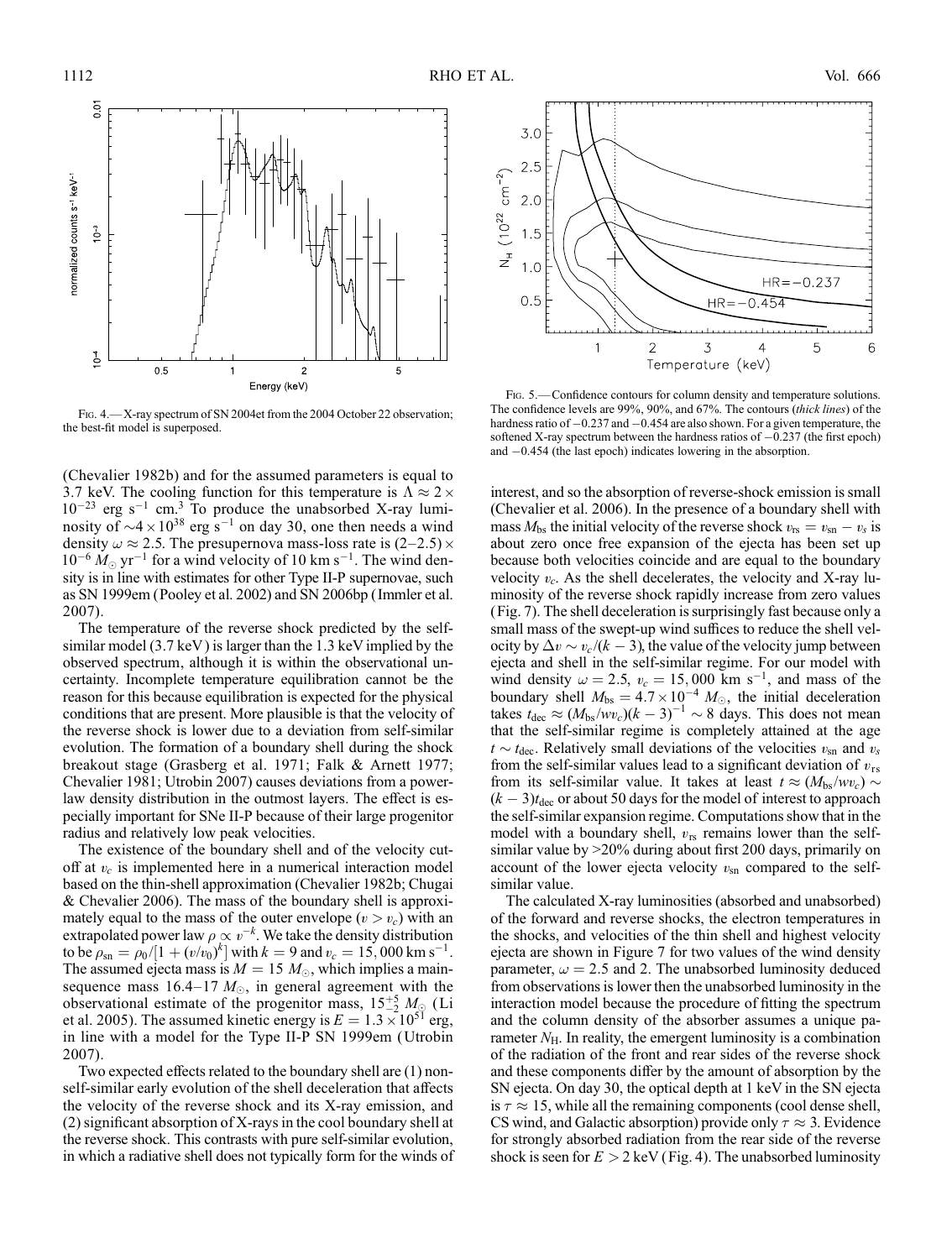|  |  | × |
|--|--|---|
|  |  |   |

| Model   | $\Lambda v^2$ <sup>a</sup> | Nн<br>$(10^{22}$ cm <sup>-2</sup> ) | kТ<br>(keV)          | $Z/Z_{\odot}$ | $f_Y^{\circ}$<br>$(\text{erg cm}^{-2} \text{ s}^{-1})$     | $L_{\rm X}$ <sup>c</sup><br>$(\text{erg } s^{-1})$         |
|---------|----------------------------|-------------------------------------|----------------------|---------------|------------------------------------------------------------|------------------------------------------------------------|
| A       | 0.4                        | $1.1 \leq 2.1$                      | $1.3 \ ( >0.4)$      | $\equiv$ 1    | $2.9^{+4.7}_{-1.4}\times10^{-14}$                          | $3.8^{+1.8}_{-2.6}\times10^{38}$                           |
|         | 0.18                       | $\equiv 0.3$                        | 8.9(>1.5)            | $\equiv$ 1    | 7.1 ( $>4.3$ ) $\times$ 10 <sup>-14</sup>                  | 3.2 ( $>2.4$ ) $\times$ 10 <sup>38</sup>                   |
| $C^{d}$ | 0.2<br>0.18                | $0.23 \leq l$ (<1.3)<br>$0.22$ (<1) | 22 (>0)<br>25 (>0.5) | 0.2<br>.      | $6.6 \times 10^{-14}$<br>$7.5^{+2.2}_{-5.8}\times10^{-14}$ | $2.8 \times 10^{38}$<br>$3.3_{-1.2}^{+2.4} \times 10^{38}$ |

TABLE 2 Results of Spectral Fitting Using the First-Epoch Observation

<sup>a</sup> The typical degree of freedom is  $\sim$ 16.<br><sup>b</sup> Absorbed flux. c Unabsorbed luminosity (0.4–8 keV). d The errors of the abundance, flux, and luminosity could not be constrained.

obtained from X-ray observations thus underestimates the real value by a factor  $\approx$ 2. Considering this, and taking into account the uncertainty of the distance, we conclude that the observed X-ray emission from SN 2004et implies a wind density  $\omega \approx 2-2.5$ . The electron temperature of the reverse shock in the model with  $\omega = 2.5$  is very close to the observational estimate (Fig. 7), which solves the temperature problem in the self-similar model. In our model, the temperature at the reverse-shock front remains fairly constant over the time of interest (Fig. 7), but the observed spectrum becomes softer with time because of the decreasing column density through the cool shell. This can be seen in the relative absorbed and unabsorbed luminosities in Figure 7, and may be the reason for the spectral softening seen in the observations.

A further test of the interaction model is provided by the evolution of the boundary velocity of the SN ejecta  $(v_{\text{sn}})$  and the observed blue edge velocity ( $v_{be}$ ) of H $\alpha$  and H $\beta$  absorption (Fig. 7). Generally, at the late photospheric stage, the outer layers of ejecta are considered to have recombined, so one expects that  $v_{be}$  should be significantly lower than  $v_{\text{sn}}$ . However, it was found recently that ionization and excitation of SN II-P ejecta by X-rays emitted from the reverse shock can produce significant additional excitation of hydrogen in the outer layers, so the blueedge velocity  $v_{be}$  in H $\alpha$  can be very close to  $v_{\rm sn}$  (Chugai et al.



FIG. 6.—Chandra spectra of SN 2004et at three epochs. The spectra at the first, second, and third epochs are marked with crosses, squares, and circles, respectively. The spectral change below 1 keV is noticeable and the spectral softening might be due to decreasing shell absorption. The best-fit model of the first-epoch spectrum is superposed.

2007). Using the same procedure as in Chugai et al. (2007) we computed the excitation of hydrogen for a model of SN 2004et ejecta with X-ray irradiation effects for  $\omega = 2$  and  $\omega = 2.5$ . In both cases, the additional high-velocity absorption in H $\alpha$  and  $H\beta$  turns out to be strong and the blue edge of absorption is only  $\sim$ 250 km s<sup>-1</sup> lower than the boundary velocity  $v_{\text{sn}}$ . The bottom panel of Figure 7 shows that the model with  $\omega = 2.5$  successfully passes the velocity test and therefore is preferred to the  $\omega = 2$  model. For  $\omega = 2$ , the interaction model predicts somewhat larger values of  $v_{\text{sn}}$ . However, given the uncertainty in the choice of the initial velocity cutoff  $v_c$ , this test should not be considered as conclusive, although it demonstrates the selfconsistency of the model.

## 4. DISCUSSION

We detect the X-ray emission from SN 2004et using the Chandra X-Ray Observatory data and interpret it in terms of the interaction of ejecta with a presupernova wind characterized by the wind density parameter  $\omega = 2-2.5$  or  $\dot{M} = (2-2.5) \times$  $10^{-6}$   $M_{\odot}$  yr<sup>-1</sup> assuming a wind velocity of 10 km s<sup>-1</sup>. It should be kept in mind that the derived wind density is model-dependent and also suffers from the error in the observed X-ray luminosity. Both result in an uncertainty in the wind density of at least 0.3 dex. Interestingly, the wind density deduced for SN 2004et is a factor of 2 larger than the wind density for SN 1999em and SN 2004dj with  $\omega \approx 1$  as estimated from optical effects of the ejecta-wind interaction (Chugai et al. 2007). This fact possibly reflects a real difference, because the radio luminosity of SN 2004et is among highest for SNe II-P (Chevalier et al. 2006).

The preferred wind density in SN 2004et ( $\omega = 2.5$ ) is consistent with the value found from free-free absorption of radio emission (Chevalier et al. 2006), if the assumed temperature of the wind is  $T_w \approx 15,000$  K. We computed the wind temperature irradiated by the X-rays from the reverse shock in the steady state approximation ( barely applicable at the relevant age of 30–50 days) and found  $T_w \approx 13,000$  K in the case of  $\omega = 2.5$ . This makes the radio and X-ray properties of the wind in SN 2004et consistent with a wind density parameter  $\omega =$ 2.5. The value of  $\dot{M}$  deduced for SN 2004et is consistent with the mass-loss rate expected for a progenitor star of its mass, (15-20)  $M_{\odot}$  (Fig. 1 of Chevalier et al. 2006). We have assumed that SN 2004et had a normal red supergiant progenitor, but Li et al. ( 2005) found that the progenitor might be a yellow supergiant, with possible similarities to the progenitors of SN 1987A or SN 1993J. However, its radio and X-ray properties are similar to those of other Type II-P supernovae (Chevalier et al. 2006 and references therein) and unlike those of SN 1987A and SN 1993J. Also, the optical light curve of SN 2004et is typical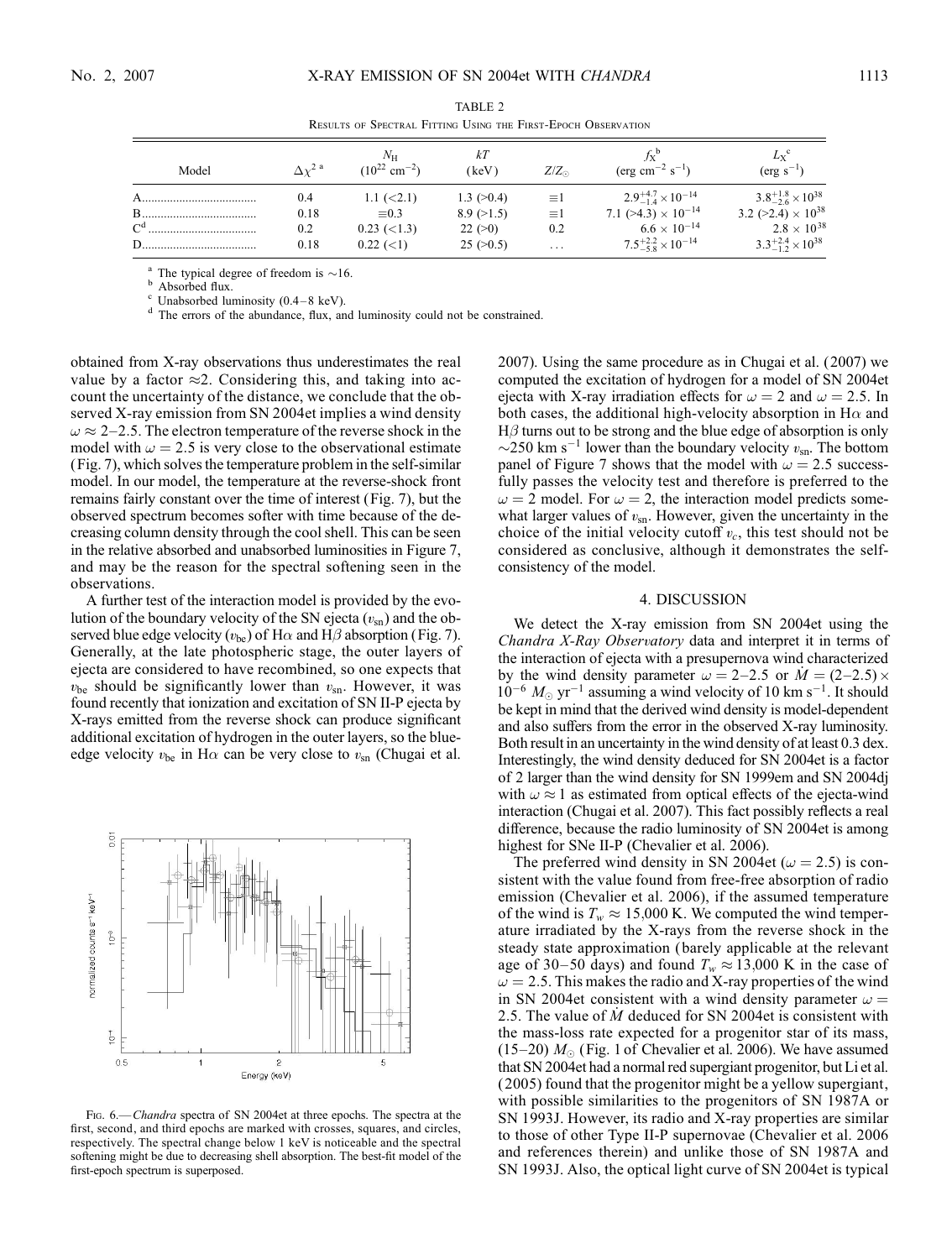

Fig. 7.—Interaction model for values of wind density  $w = 2.5$  (left) and  $w = 2$  (right). Top: X-ray luminosity of the forward (thick lines) and reverse (thin lines) shocks for unabsorbed (solid lines) and absorbed (dotted lines) emergent radiation. The absorbed radiation includes absorption in the cool boundary shell (see text for details). The observed X-ray luminosities are shown by crosses. Middle: Electron temperature of the forward (thick line) and reverse (thin line) shocks; the observational estimate of the temperature, 1.3 keV on day 30, is shown by a filled square. Bottom: Velocity of the thin shell (thick line) and boundary velocity of the unshocked SN ejecta (thin line) are shown together with the velocities of the blue edge of the H $\beta$  and H $\alpha$  lines according to spectra of Sahu et al. (2006).

of a SN II-P (Sahu et al. 2006), which would seem to require a red supergiant progenitor. Moreover, as noted above, the wind density around SN 2004et is relatively large for a SN II-P. Yet for the same stellar mass a yellow supergiant is expected to have a similar mass loss rate but a larger wind velocity and, therefore, a lower wind density compared to the red supergiant, in contrast with the estimated wind density in SN 2004et. This additionally argues in favor of the identification of the SN 2004et progenitor with a red supergiant. We conjecture that the groundbased observations of the progenitor combine the emission

from a red supergiant with emission from an earlier type star or stars.

We are grateful to the referee for a very helpful report. This research was supported in part by NSF grant AST 03-07366 (N. N. C. and R. A. C.). J. R. and T. H. J. acknowledge the support of California Institute of Technology, the Jet Propulsion Laboratory, which is operated under contract with NASA. This work is based on Chandra archival data.

**REFERENCES** 

- Argo, M., Beswick, R., Muxlow, T., Pedlar, A., Fenech, D., & Thrall, H. 2005, Mem. Soc. Astron. Italiana, 76, 565 Beswick, R. J., Muxlow, T. W. B., Argo, M. K., Pedlar, A., Marcaide, J. M., &
- Wills, K. A. 2005, ApJ, 623, L21
- Blair, W. P., & Fesen, R. A. 1994, ApJ, 424, L103
- Chevalier, R. A. 1981, Fundam. Cosmic Phys., 7, 1
- ———. 1982a, ApJ, 258, 790
- ———. 1982b, ApJ, 259, 302
- Chevalier, R. A., Fransson, C., & Nymark, T. K. 2006, ApJ, 641, 1029
- Chugai, N. N., & Chevalier, R. A. 2006, ApJ, 641, 1051
- Chugai, N. N., Chevalier, R. A., & Utrobin, V. P. 2007, ApJ, 662, 1136
- Fabbri, J., Sugerman, B., & Barlow, M. 2005, IAU Circ., 8489, 1
- Falk, S. F., & Arnett, W. D. 1977, ApJS, 33, 515
- Filippenko, A. V., Foley, R. J., Treu, T., & Malkan, M. A. 2004, IAU Circ., 8414, 1
- Freeman, P. E., Kashyap, V., Rosner, R., & Lamb, D. Q. 2002, ApJS, 138, 185
- Gorenstein, P., & Tucker, W. H. 1976, ARA&A, 14, 373
- Grasberg, E. K., Imshennik, V. S., & Nadyozhin, D. K. 1971, Ap&SS, 10, 28
- Holt, S. S., Schlegel, E. M., Hwang, U., & Petre, R. 2003, ApJ, 588, 792
- Hyman, S. D., Lacey, C. K., Weiler, K. W., & Van Dyk, S. D. 2000, AJ, 119, 1711
- Immler, S., & Lewin, W. H. G. 2003, Supernovae and Gamma-Ray Bursts, ed. K. W. Weiler (Berlin: Springer)
- Immler, S., et al. 2007, ApJ, 664, 435
- Jarrett, T. 2004, Publ. Astron. Soc. Australia, 21, 396
- Kennicutt, R. C., et al. 2003, PASP, 115, 928
- Klotz, A., Pollas, C., & Boer, M. 2004, IAU Circ., 8413, 2
- Lacey, C. K., & Duric, N. 2001, ApJ, 560, 719
- Li, W. 2002, IAU Circ., 8005, 1
- Li, W., Van Dyk, S., Filippenko, V., & Cuillandre, J.-C. 2005, PASP, 117, 121
- Nadyozhin, D. K. 1985, Ap&SS, 112, 225
- Pooley, D., et al. 2002, ApJ, 572, 932